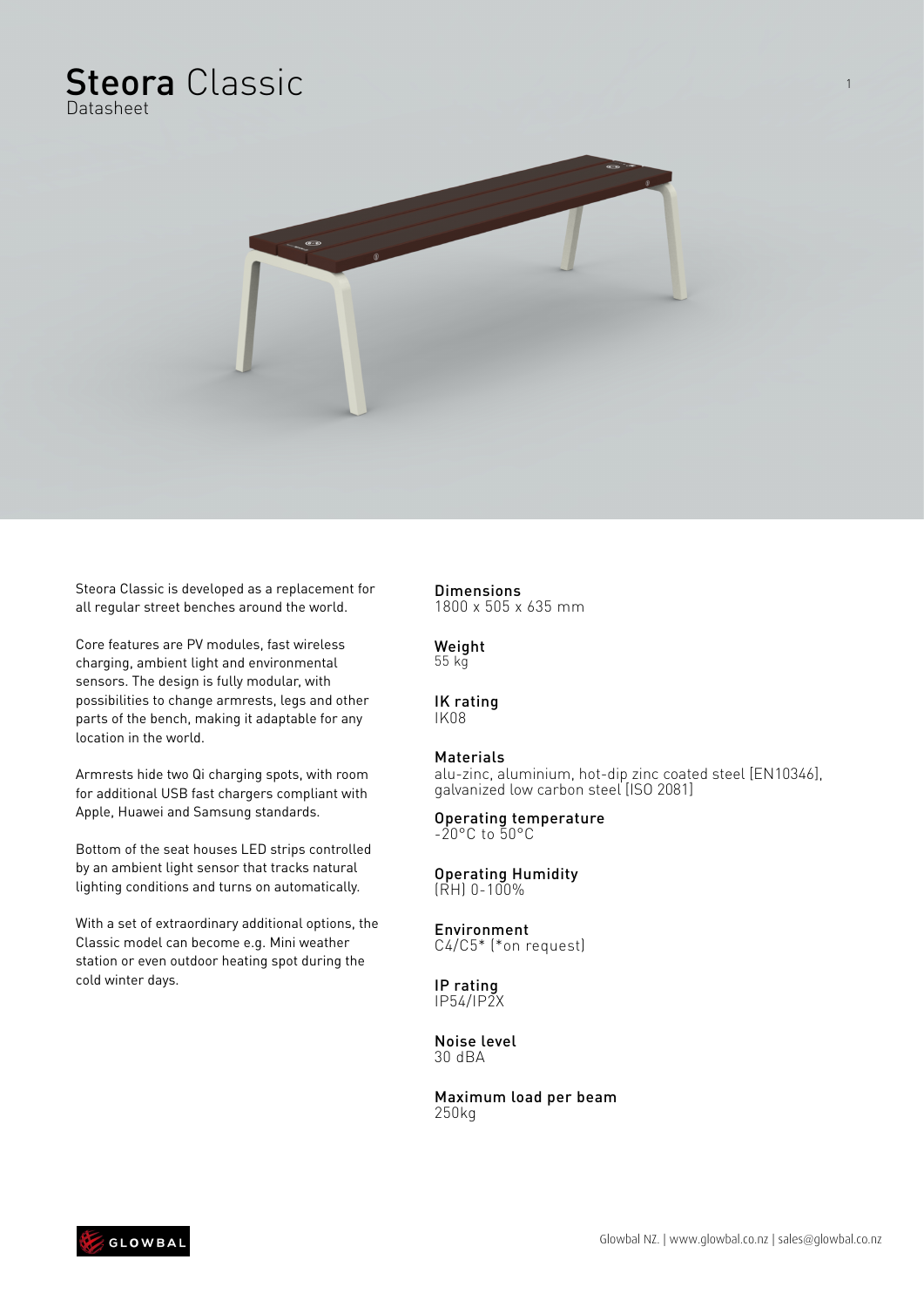



### PV modules

Combined rated power 100 W

MPPT tracking speed <100ms

Combined efficiency 50.00%

MPPT for each beam Yes

## QI wireless charging

Rated power 10 W

Range 6 mm

QI efficiency Up to 80%

QI activation time  $<2s$ 

## LED ambient light

Rated power 8 W

Color temperature 4500 K

Dimmable Yes

Time controlled light Yes

# Li-ion battery pack

Total energy 190 Wh

Rated voltage 11.1 V

Max. voltage 12.6 V

Peak power 400 W

Continuous power 300 W

Over current protection 40 A

Over discharge protection <3 V per cell

Short circuit protection <100μs

Cell balancing Yes

State of charge indicator Yes

### Sensors

Pressure sensor 700 ~ 1100 hPa

Humidity sensor 0 ~ 99 %RH ±2.0 %RH (20~80%RH)

Temperature sensor  $-40^{\circ}$ C to 85 $^{\circ}$ C ±2  $^{\circ}$ C

Occupancy sensor trigger 20 kg